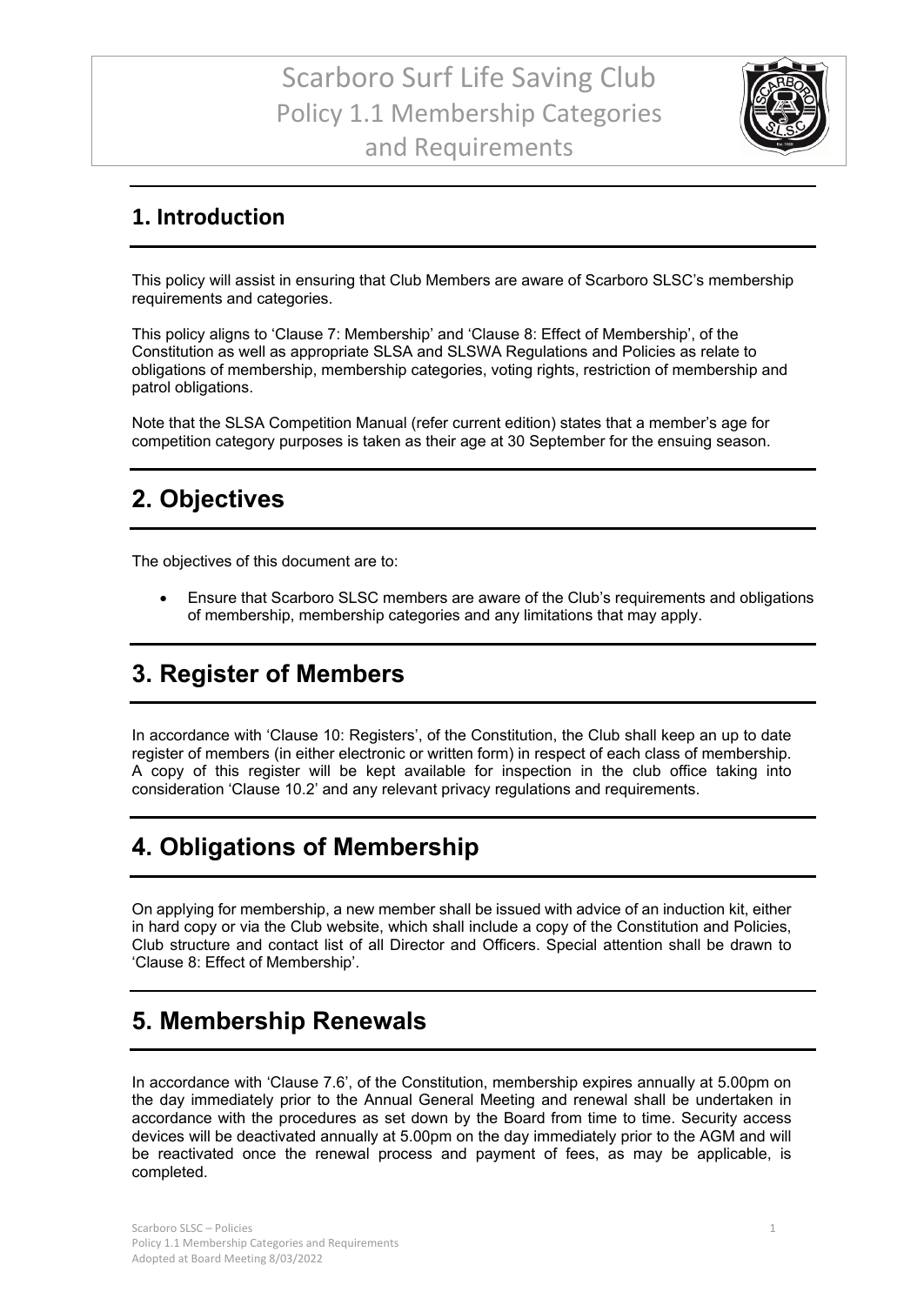## Scarboro Surf Life Saving Club Policy 1.1 Membership Categories and Requirements



Notwithstanding the above, membership will be automatically discontinued if a member has not reapplied for membership of the Club before the end of the first month of rostered patrols in each season in accordance with 'Clause 11.4: Discontinuance for Failure to Renew'.

### **6. Gym Access**

Access to the club gym is a privilege of membership, available only following an induction process set by the Director Surf Sports and will be removed if other requirements, as may be imposed by the Club from time to time, are not being met. The only membership categories approved for access to the gym are:

- Junior Activities (12 years and older only), Cadet, Active, Reserve Active, Long Service and Life;
- Associate and Award when a gym add-on membership has been purchased (refer to 6.1).
- Probationary members who have enrolled in a BM course or are currently training for their BM, shall have access to the gym only when under the direct supervision of an accredited coach or instructor
- Members under the age of 18 years shall be required to have parental or guardian approval for access to the gym;
- Members under 16 years of age shall have access to the gym only when under the direct supervision of an accredited coach or instructor.
- No gym access permitted for members under 12 years of age.

Note. As per Section 5 above, gym access will be deactivated at 5:00pm on the day immediately prior to the AGM.

## **6.1 Gym Add-On (Pilot)**

Associate and Award members can obtain access to the gym pursuant to the purchase of a Gym-Add On membership.

Gym Add-On for Associate Members are capped at 35.

#### **7. Membership Services and Benefits**

Members are eligible for a variety of services and benefits as may be applicable under their relevant membership category. Access to and use of club equipment, facilities and activities is outlined under other Policies.

Members are encouraged to make full use of their privileges of membership while acknowledging their obligation as a member. This includes being aware of the rules of the Club as set out in the Constitution, these Policies and directives of the Board.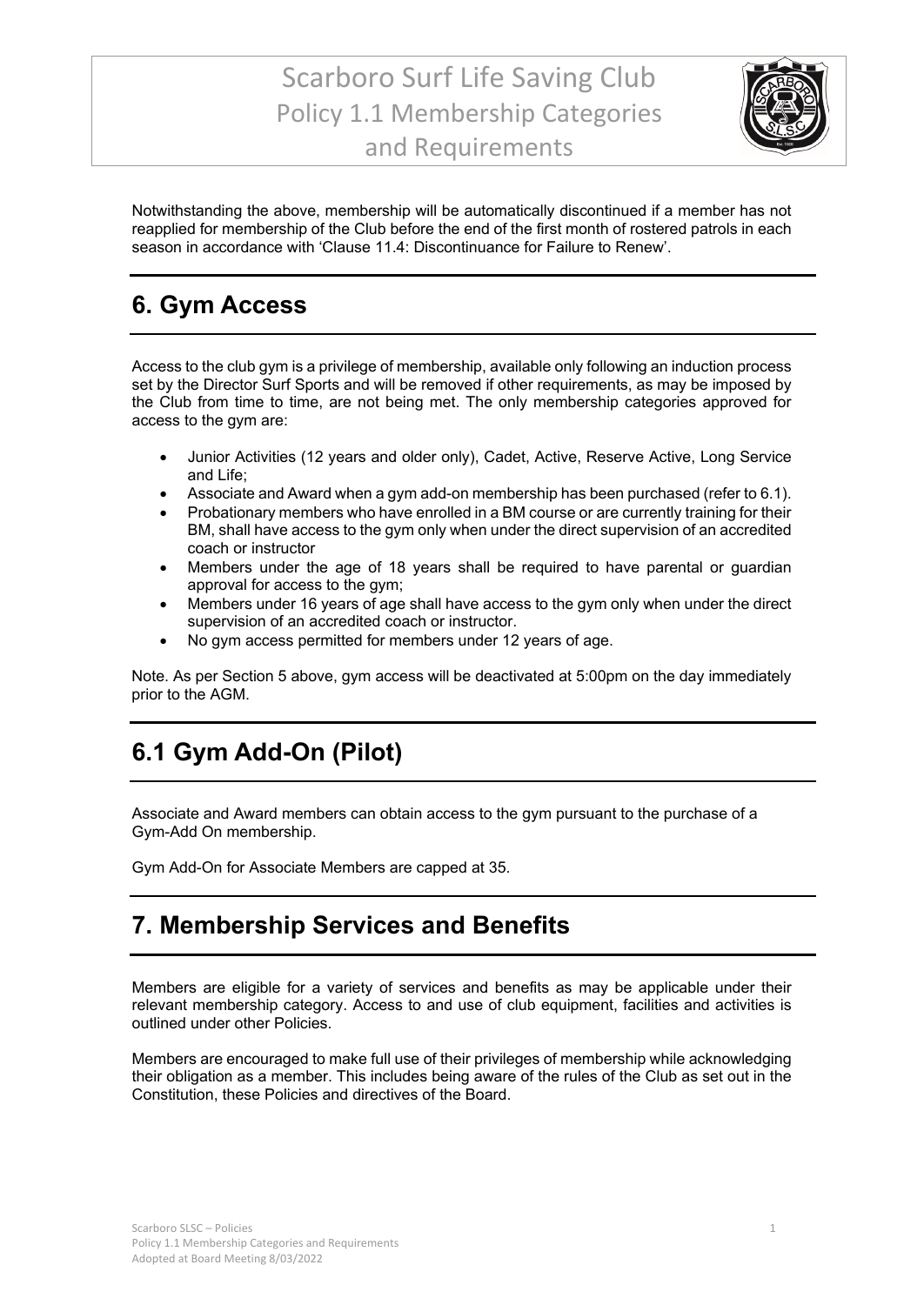

## **8. Membership Categories**

Membership categories shall comply with SLSA Regulations and may include additional categories as determined by the Board from time to time.

Note is to be taken of the overriding four (4) Primary Membership Classes as promulgated by SLSA in the July 2018 "Changes to Membership Categories and Member Declarations".

For membership category purposes the manuals of SLSA state that a member's age shall be taken as their age as at 30 September for the ensuing season.

| Category                              | <b>Explanation</b>                                                                                                                                                       | Information                                                                                                                              |
|---------------------------------------|--------------------------------------------------------------------------------------------------------------------------------------------------------------------------|------------------------------------------------------------------------------------------------------------------------------------------|
| General<br>Member                     | Category for new members not wanting<br>to patrol or compete but be involved in<br>supporting the Club socially.                                                         | Numbers capped at Active<br>Senior membership numbers<br>minus 1 [one].                                                                  |
|                                       |                                                                                                                                                                          | Provides access to the Club<br>social amenities only, does not<br>include operational facilities,<br>equipment storage or gym<br>access. |
| Associate<br>Member                   | Parents/guardians of Junior Activities or<br>Cadet members, partner/spouses of<br>Active, Reserve Active, Long Service &<br>Life Members.                                | One parent/guardian of a<br>Nipper or Junior member must<br>join per family.                                                             |
|                                       | Returning past members who were<br>previously Active Patrolling members of<br>The Club for a minimum of 5 years.                                                         | Able to access Club amenities,<br>excluding gym, refer section 6<br>above.                                                               |
|                                       | Other applications may be considered<br>and subject to approval by the Board.                                                                                            | Gym add-on membership can<br>be purchased, refer section 6.1<br>above.                                                                   |
| Junior<br><b>Activities</b><br>Member | Encouraged to gain their relevant age<br>award and can participate in age related<br>inter-club surf sports events.                                                      | Commonly called 'Nippers'.<br>Birth Certificate must be sighted                                                                          |
| 5 to under 13<br>years of age         | Note that in the case of members Under                                                                                                                                   | for all new Junior Activities<br>members.                                                                                                |
|                                       | 7 years of age, The Club has identified<br>that our beach is at times unpredictable<br>and may be a dangerous beach. Children<br>in this age group will participate in a | Age is taken as their age on 30<br>September.                                                                                            |
|                                       | shortened season between early January<br>and mid-March each year.                                                                                                       | Able to access Club amenities<br>only under supervision of Age<br>Group Managers or other                                                |
|                                       | The content of the beach sessions will be<br>at the discretion of the Age Group                                                                                          | authorised persons.                                                                                                                      |
|                                       | Manager under the direction of the Junior<br>Officer and will depend on the conditions<br>of the beach.                                                                  | Access to the gym permitted for<br>Junior Activities members 12<br>years and older in accordance<br>with section 6 above.                |
|                                       |                                                                                                                                                                          |                                                                                                                                          |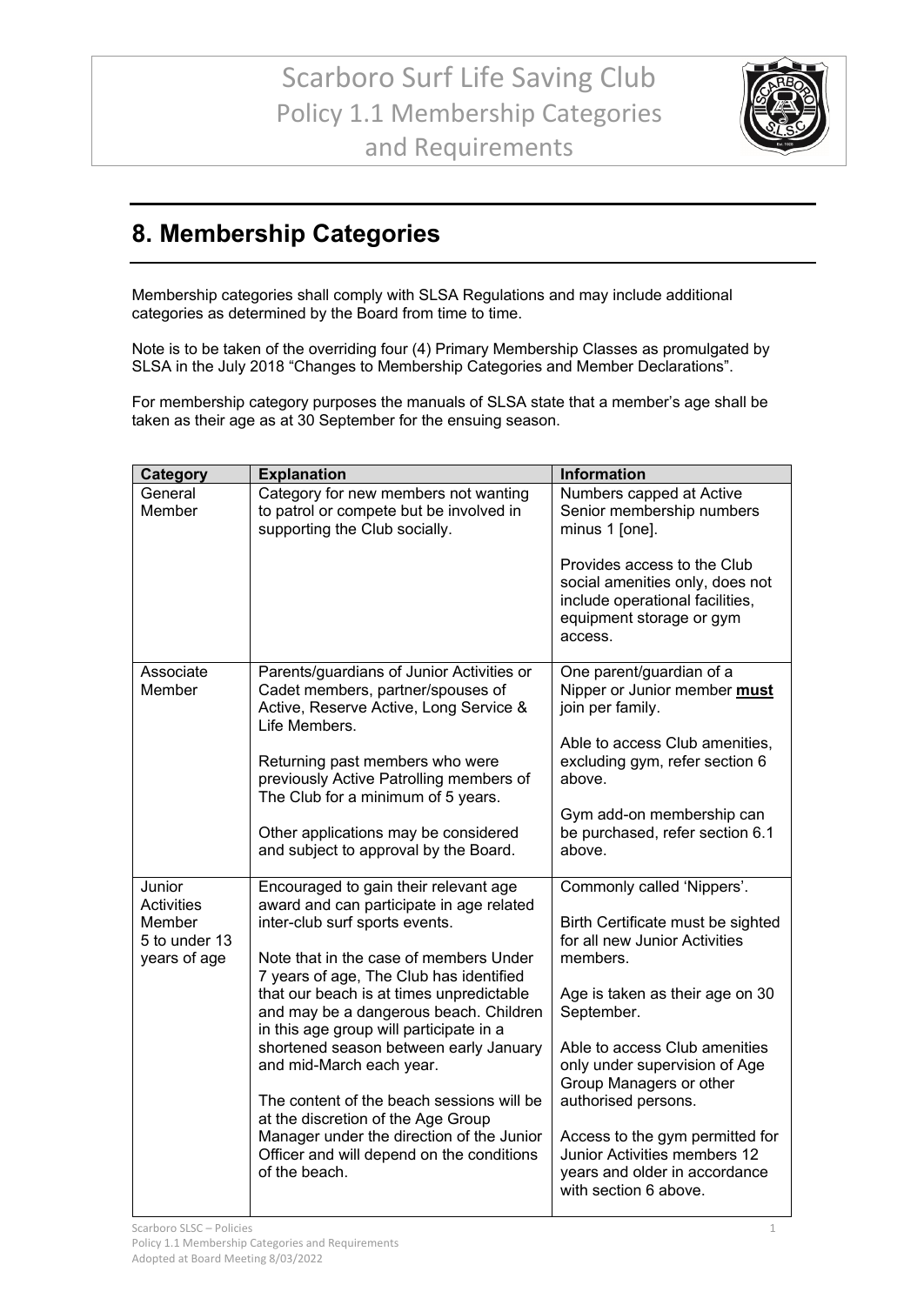## Scarboro Surf Life Saving Club Policy 1.1 Membership Categories



| and Requirements |
|------------------|
|------------------|

| Category                                                   | <b>Explanation</b>                                                                                                                                                                               | <b>Information</b>                                                                                                                                                                                                                       |
|------------------------------------------------------------|--------------------------------------------------------------------------------------------------------------------------------------------------------------------------------------------------|------------------------------------------------------------------------------------------------------------------------------------------------------------------------------------------------------------------------------------------|
|                                                            | If conditions are assessed as being too<br>dangerous the Club reserves the right to<br>cancel a session without penalty. A<br>parent or guardian must remain with the<br>group for each session. |                                                                                                                                                                                                                                          |
| Cadet<br>Member<br>under 14 to<br>under 15<br>years of age | Cadet patrolling members after<br>completing their Surf Rescue Certificate.<br>Can compete in inter-club surf sports<br>after completing SRC and relevant patrol<br>requirements.                | Must comply with Patrol<br>Requirements as per Policy 2.2.<br>Able to access Club amenities<br>under supervision of authorised<br>persons, access to the gym only<br>in accordance with section 6<br>above.                              |
| Active<br>Member<br>Under 17<br>years of age               | <b>Active Patrolling members after</b><br>completing their Bronze Medallion.<br>Can compete in inter-club surf sports<br>after completing BM and patrol<br>requirements.                         | An additional fee is required for<br>the Bronze Training Course.<br>Must comply with Patrol<br>requirements as per Policy 2.2.<br>Able to access all Club<br>amenities, access to the gym<br>only in accordance with section<br>6 above. |
| Active<br>Member<br>Under 19<br>years of age               | Active Patrolling members after<br>completing their Bronze Medallion.<br>Can compete in inter-club surf sports<br>after completing BM and patrol<br>requirements.                                | An additional fee is required for<br>the Bronze Training Course.<br>Must comply with Patrol<br>Requirements as per Policy 2.2.<br>Able to access all Club<br>amenities, access to the gym<br>only in accordance with section<br>6 above. |
| Active<br>Member<br>Senior aged<br>19 years and<br>over    | Active Patrolling members after<br>completing their Bronze Medallion.<br>Can compete in inter-club surf sports<br>after completing BM and patrol<br>requirements.                                | An additional fee is required for<br>the Bronze Training Course.<br>Must comply with Patrol<br>Requirements as per Policy 2.2.<br>Able to access all Club<br>amenities.                                                                  |
| Reserve<br>Active<br>Member<br>Long Service                | On written application to Beach<br>Operations Committee.<br>Eligibility: Must have completed min 10<br>years as an Active member.<br>On written application to Beach                             | Initial request must be in writing<br>(letter/email).<br>Must comply with Patrol<br>Requirements as per Policy 2.2.<br>Able to access all Club<br>amenities.<br>Initial request must be in writing                                       |
| Member                                                     | Operations Committee.                                                                                                                                                                            | (letter/email).                                                                                                                                                                                                                          |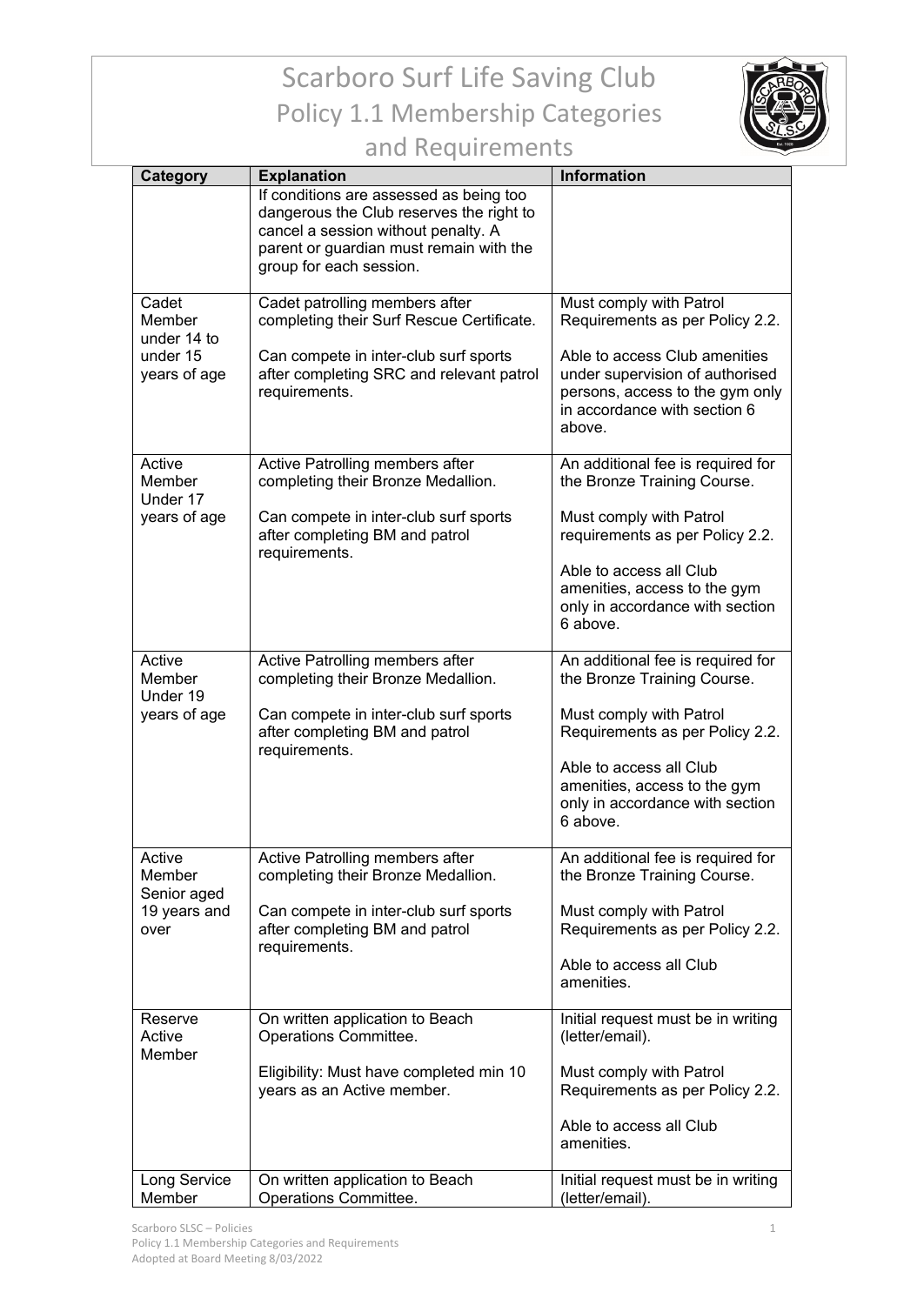# Scarboro Surf Life Saving Club Policy 1.1 Membership Categories



## and Requirements

| Category                                              | <b>Explanation</b>                                                                                                                                                                                                                                                                                                                                                                                                                                                                                                                                                                                                                                                                                                                                                                                                                                                                                                                                                                                                                                                                                                                                                                                        | <b>Information</b>                                                                                                                                                                                                                                                   |
|-------------------------------------------------------|-----------------------------------------------------------------------------------------------------------------------------------------------------------------------------------------------------------------------------------------------------------------------------------------------------------------------------------------------------------------------------------------------------------------------------------------------------------------------------------------------------------------------------------------------------------------------------------------------------------------------------------------------------------------------------------------------------------------------------------------------------------------------------------------------------------------------------------------------------------------------------------------------------------------------------------------------------------------------------------------------------------------------------------------------------------------------------------------------------------------------------------------------------------------------------------------------------------|----------------------------------------------------------------------------------------------------------------------------------------------------------------------------------------------------------------------------------------------------------------------|
|                                                       | Eligibility: Must have completed min 13<br>years as an Active member, or min 5<br>years as an Reserve Active member.                                                                                                                                                                                                                                                                                                                                                                                                                                                                                                                                                                                                                                                                                                                                                                                                                                                                                                                                                                                                                                                                                      | Able to access all Club<br>amenities.                                                                                                                                                                                                                                |
| Probationary<br>Member                                | Probationary membership shall be the<br>designation of any person for the time<br>period between applying for membership<br>and the gaining of an Award and/or the<br>granting of a formal membership<br>category.<br>On receipt at the Club of a membership<br>application, the Membership Officer or<br>their delegate, shall cause the issue of<br>an induction kit to the new member and<br>advice of the date, time and place of the<br>next induction session.<br>Within 10 days of the receipt of a<br>membership application where that<br>application is for Cadet, Active or Award<br>membership, the Membership Officer or<br>their delegate shall arrange for a<br>probationary member to be introduced to<br>the Education Officer who shall advise<br>them of the intended Award training<br>program and ensure they commence<br>instruction in accordance with that<br>program.<br>Probationary members must have gained<br>their relevant Award within 4 months of<br>joining to retain their membership,<br>otherwise continue training in<br>accordance with a training program as<br>determined by the Beach Operations<br>Committee on the advice of the<br><b>Education Officer.</b> | An additional fee is required for<br>the Bronze Training Course.<br>Able to access Club amenities<br>in accordance with limitations<br>advised during induction<br>process and access to the gym<br>only in accordance with section<br>6 above.                      |
| Award<br>Member $-$<br>Patrol Support                 | Any member who joins and gains an<br>Award other than BM and is then eligible<br>to participate in patrol support duties<br>such as first aid, radio, or other support<br>duties as may be specified by the Beach<br>Operations Committee.                                                                                                                                                                                                                                                                                                                                                                                                                                                                                                                                                                                                                                                                                                                                                                                                                                                                                                                                                                | Award members must comply<br>with patrol support duties as<br>directed by the Beach<br>Operations Committee.<br>Able to access Club amenities,<br>excluding gym, refer section 6<br>above.<br>Gym add-on membership can<br>be purchased, refer section 6.1<br>above. |
| Award<br>Member $-$<br><b>Surf Sports</b><br>Official | A member who wishes to join and not<br>complete their BM or undertake patrols,<br>but complete a Surf Sports Official<br>Course and contribute by officiating at<br>surf sports events and carnivals.                                                                                                                                                                                                                                                                                                                                                                                                                                                                                                                                                                                                                                                                                                                                                                                                                                                                                                                                                                                                     | Officiate at a min of 2 carnivals<br>per year to gain min of 16 hours<br>signed off as officiating.                                                                                                                                                                  |